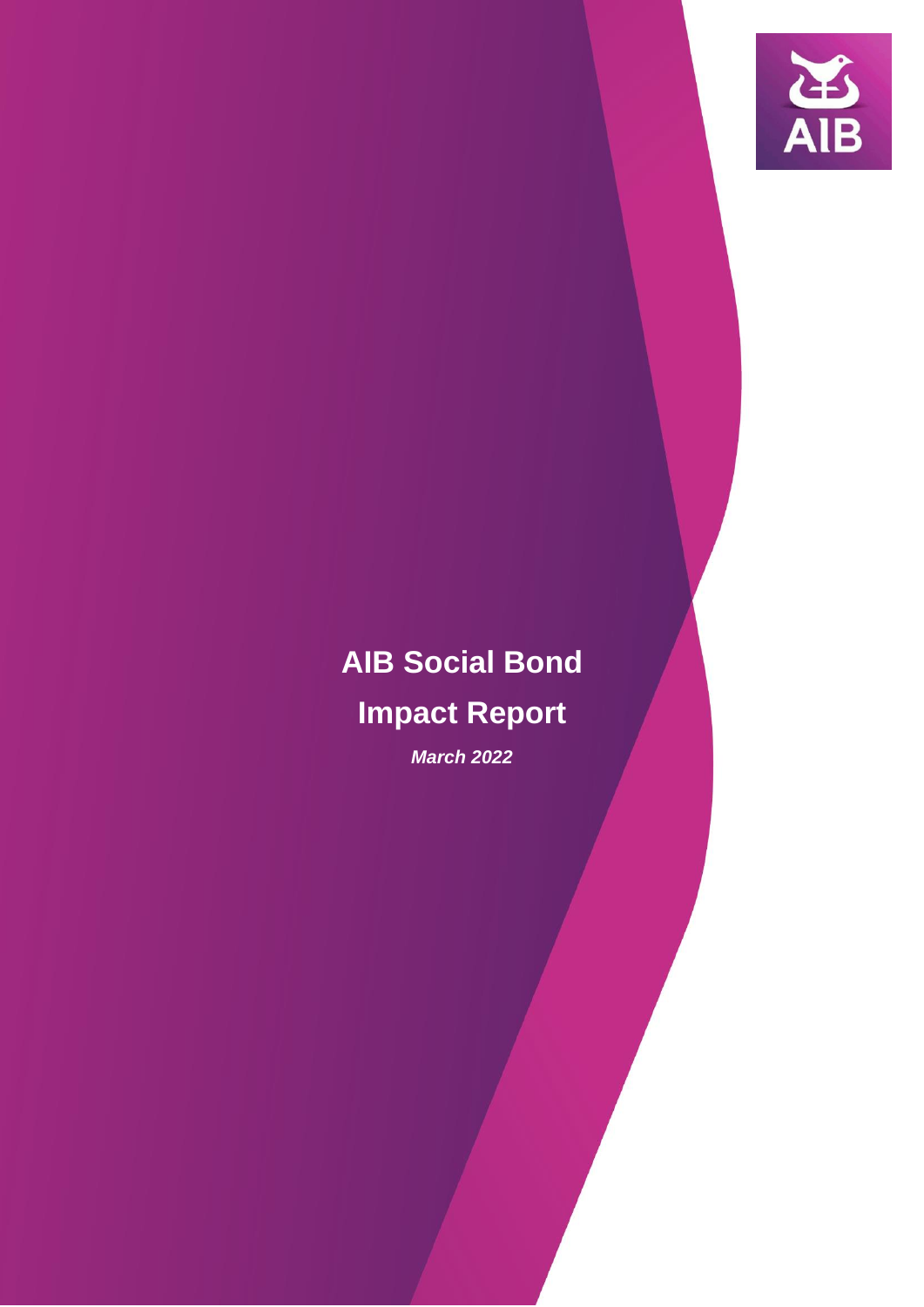#### **AIB Social Bond Impact Report**

*In accordance with the ICMA Working Towards a Harmonized Framework for Impact Reporting for Social Bonds<sup>1</sup> (based on the portfolio approach)*

#### *Portfolio Date: 31 December 2021*

In accordance with the AIB Social Bond Framework<sup>2</sup> dated July 2021, this document provides:

- 1. A description of the Eligible Social Projects;
- 2. The breakdown of the Eligible Social Projects by nature of what is being financed;
- 3. Metrics regarding Eligible Social Projects' social impacts.
- **1. Description of Social Projects**

AIB, at its discretion but in accordance with the ICMA Social Bond Principles<sup>3</sup>, will allocate the net proceeds of the Social Bonds issued under the Framework, to a loan portfolio of new and existing loans in certain Eligible Social Categories.

#### **Eligible Social Categories**:

 Access to Healthcare: Loans dedicated to the financing of healthcare facilities, residential care facilities and "pure-play" companies in healthcare

Location:

- Healthcare and residential care facilities in Ireland and the UK;
- "Pure-play" companies in healthcare located in Europe and the US.

Target groups:

- General public;
- Individuals with specific physical and/or mental conditions, including cognitive deficit(s);
- Elderly people;
- Individuals in need of rehabilitation services.
- Access to Education: Loans dedicated to the financing of education facilities, student housing and "pure-play" companies in education

Location:

- Schools in Ireland;
- Loans to Universities and other 3<sup>rd</sup> level education facilities;
- "Pure-play" companies in education and vocational training.

Target groups:

- Students, including low-income students;
- Adults benefitting from vocational training.
- Social and Affordable Housing: Loans dedicated to the financing of housing organisations and under the mortgage to rent scheme

Location:

**.** 

<sup>&</sup>lt;sup>1</sup> <https://www.icmagroup.org/assets/documents/Regulatory/Green-Bonds/June-2020/Harmonized-Framework-for-Impact-Reporting-for-Social-BondsJune-2020-090620.pdf><br><sup>2</sup> https://abi.ie/Content/dam/frontdoor/investorrelations/docs <https://www.icmagroup.org/sustainable-finance/the-principles-guidelines-and-handbooks/social-bond-principles-sbp/>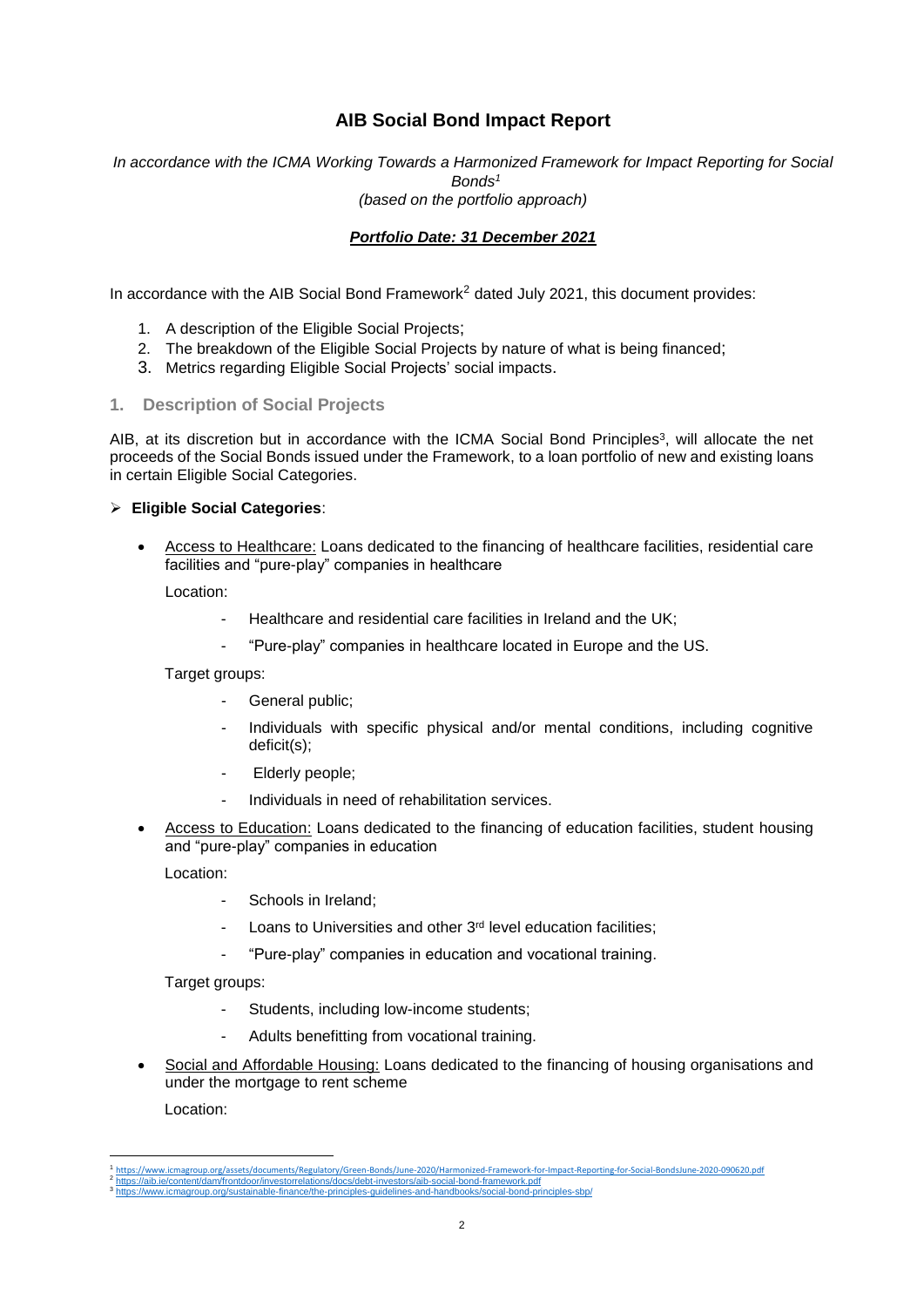Social and Affordable Housing in Ireland and the UK.

Target groups:

- Low-income individuals and families meeting the social and/or affordable housing requirements defined by local authorities in Ireland and the UK.
- SMEs financing: Loans dedicated to the financing of SMEs in socio-economically disadvantaged areas and female-owned businesses.

Location:

- Specific locations in Ireland.

Target groups:

- SMEs in socio-economically disadvantaged areas in Ireland;
- SMEs owned by at least a woman, independently from location (Ireland).
- Support to charities & non-profit organisations: Loans to finance charities, non-profit organizations, associations and foundations

Location:

Social projects in Ireland and the UK.

Target groups:

Local communities in Ireland and the UK, including low-income and homeless people.

#### **Alignment with the UN Sustainable Development Goals (UN SDGs):**

Social Bonds issued under this Social Bond framework directly advance the following SDGs:



- SDG 1: No Poverty (Target 1.2, 1.4)
- SDG 2: Zero Hunger (Target 2.1)
- SDG 3: Good Health and Well-being (Target 3.8)
- SDG 4: Quality Education (Target 4.1, 4.3, 4.4)
- SDG 8: Decent Work and Economic Growth (Target 8.3)
- SDG 9: Industry, Innovation and Infrastructure (Target 9.1)
- SDG 10: Reduced Inequalities (Target 10.1, 10.2, 10.3)
- **2. Breakdown of Social projects by nature of what is being financed**

AIB Eligible Social Project Portfolio is composed by financial assets (eligible loans), selected in accordance with the Eligibility Criteria set out in the Framework.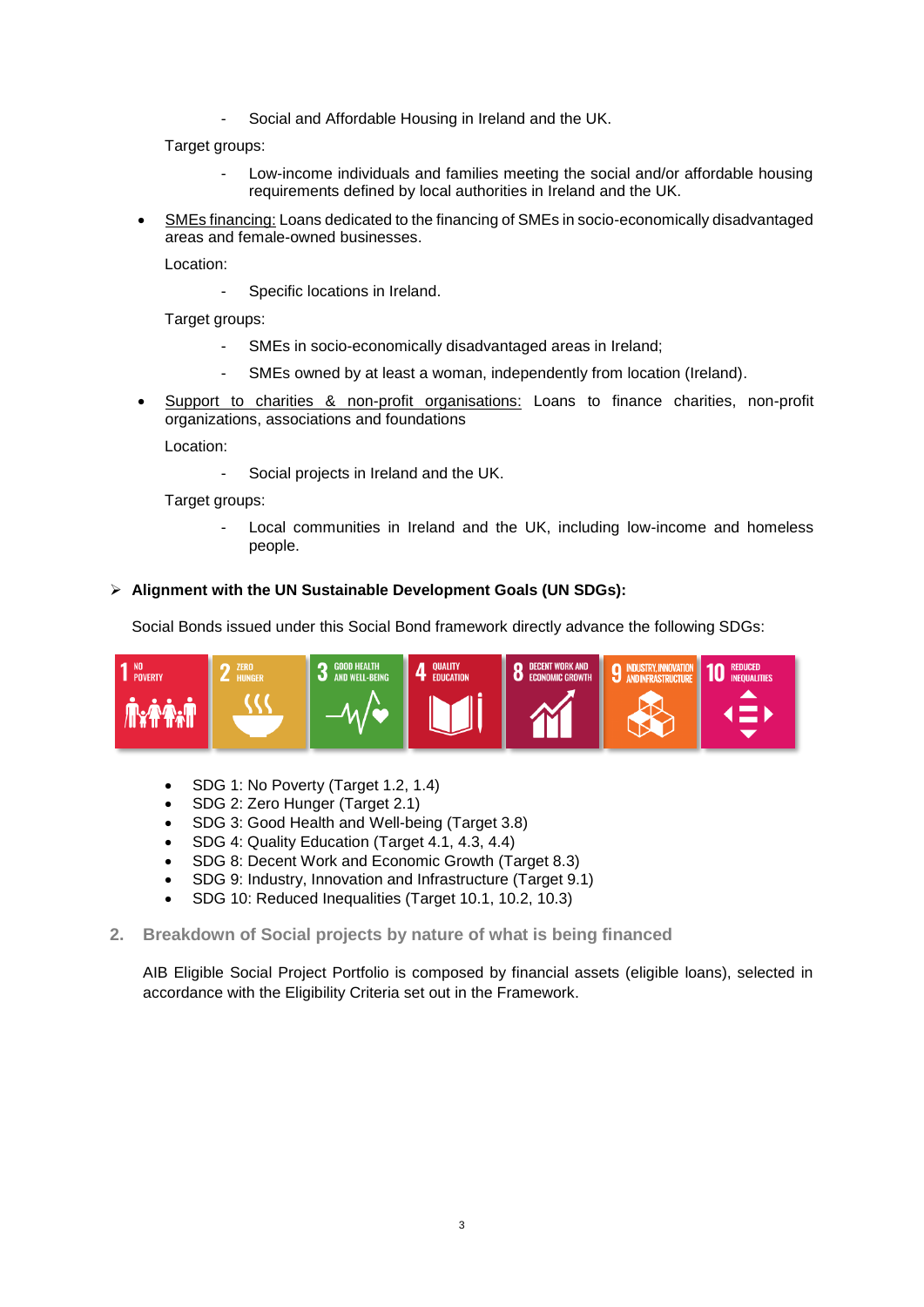**3. Metrics regarding projects' social impacts: Portfolio based social bond report in accordance with the ICMA Working Towards a Harmonized Framework for Impact Reporting for Social Bonds (June 2020)**

AIB has relied on the support of external specialised consultant Cambridge Econometrics<sup>4</sup> to assess the impact of the social eligible categories, together forming the Eligible Social Project Portfolio.

The Eligible Social Project Portfolio is assessed regarding the following social impacts:

- **Access to Healthcare**:
	- o Estimated number of people using care services and in hospitals
	- o Estimated number of patients in hospitals
- **Access to Education**:
	- o Estimated number of students in student accommodation
	- o Estimated number of students attending universities
- **Social and Affordable Housing**:
	- o Estimated number of people in social homes
- **SMEs Financing in Socio-Economically Disadvantaged Areas**:
	- o Estimated number of jobs created/enabled
	- o Estimated total contribution to Irish Gross Output
	- o Estimated total contribution to Irish GVA
	- o Estimated total contribution to Irish GDP

**<sup>.</sup>** <sup>4</sup> Cambridge Econometrics Impact Assessment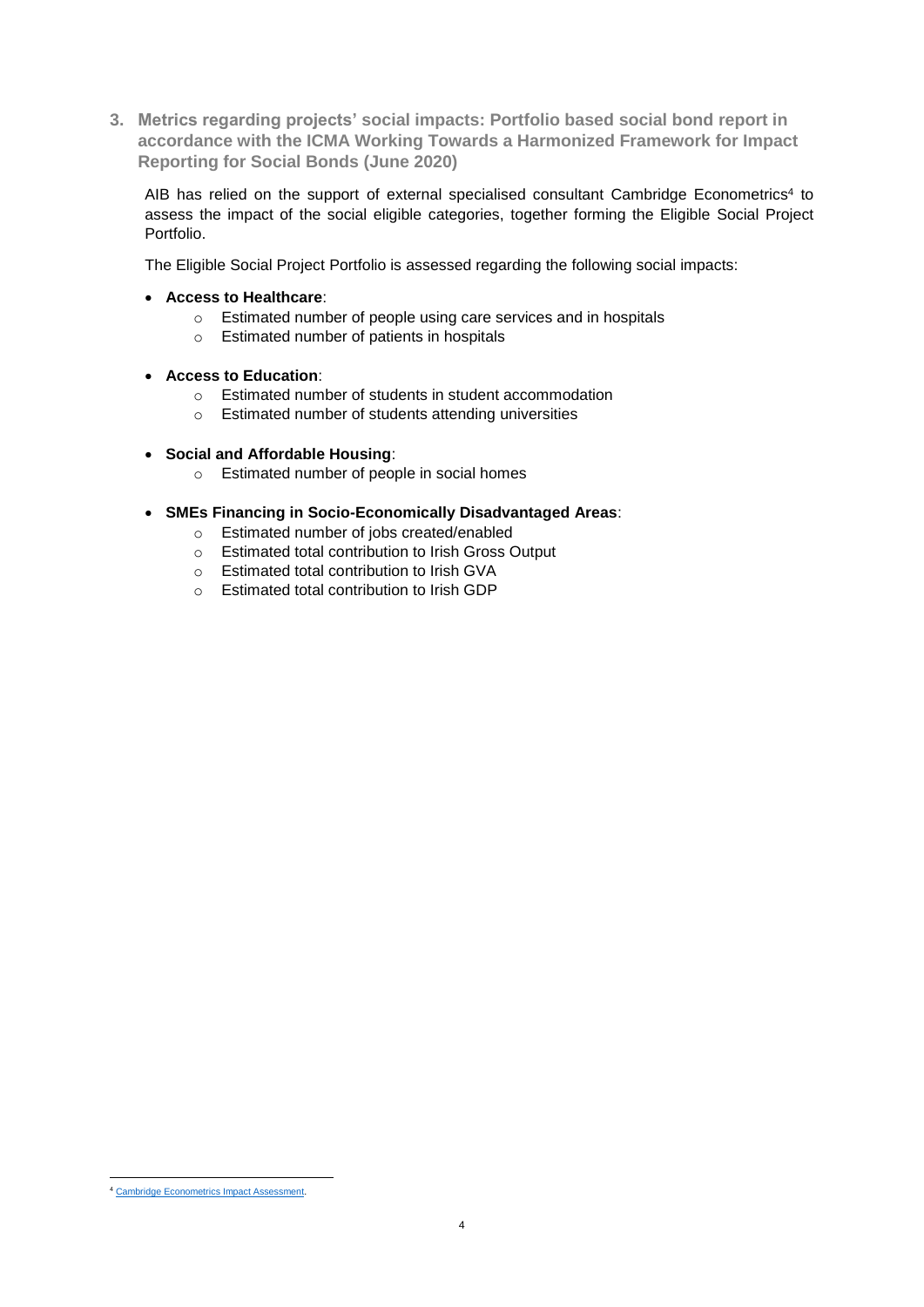| <b>Portfolio Date: 31 December 2021</b>                                         |                          |                                                                                                                                                                                            |                                   |                                |                                |                                           |                                                                                      |                                                             |                                                                        |                                                                      |                                                                  |                                                                |                                                                                       |                                                                        |                                                                       |
|---------------------------------------------------------------------------------|--------------------------|--------------------------------------------------------------------------------------------------------------------------------------------------------------------------------------------|-----------------------------------|--------------------------------|--------------------------------|-------------------------------------------|--------------------------------------------------------------------------------------|-------------------------------------------------------------|------------------------------------------------------------------------|----------------------------------------------------------------------|------------------------------------------------------------------|----------------------------------------------------------------|---------------------------------------------------------------------------------------|------------------------------------------------------------------------|-----------------------------------------------------------------------|
| Eligible ICMA<br>Project<br>Category                                            | SDG(s)<br>Addressed      | Target Group(s)                                                                                                                                                                            | Number<br>of<br>Eligible<br>Loans | Eligible<br>portfolio<br>(EURm | Share of<br>Total<br>Financing | Eligibility<br>for Social<br><b>Bonds</b> | Est. number<br>of people<br>using care<br>services and<br>in hospitals <sup>56</sup> | Est.<br>number of<br>patients in<br>hospitals <sup>67</sup> | Est. number of<br>students in<br>student<br>accommodation <sup>5</sup> | Est. number<br>of students<br>attending<br>universities <sup>6</sup> | Est.<br>number of<br>people in<br>social<br>homes <sup>569</sup> | Est.<br>number of<br>jobs<br>created/<br>enabled <sup>10</sup> | Est. total<br>contribution to<br><b>Irish Gross</b><br>Output <sup>11</sup><br>(EURm) | Est. total<br>contributio<br>n to Irish<br>GVA <sup>12</sup><br>(EURm) | Est. total<br>contribution<br>to Irish<br>GDP <sup>13</sup><br>(EURm) |
| a                                                                               | b/                       | C/                                                                                                                                                                                         |                                   | d/                             | e/                             | f/                                        | $\alpha$ /                                                                           | h/                                                          | i/                                                                     | $\cdot$                                                              | k/                                                               | $\mathbf{I}$                                                   | m/                                                                                    | n/                                                                     | O/                                                                    |
| Access to<br>Healthcare                                                         | 3.8                      | General public<br>Individuals with specific physical<br>and/or mental conditions.<br>including cognitive deficit(s)<br>Elderly people<br>Individuals in need of<br>rehabilitation services | 118                               | 891.7                          | 52%                            | 100%                                      | 1,375,773                                                                            | >40m                                                        |                                                                        |                                                                      |                                                                  |                                                                |                                                                                       |                                                                        |                                                                       |
| Access to<br>Education                                                          | 4.1<br>4.3<br>4.4<br>9.1 | Students, including low-income<br>students<br>Adults benefitting from<br>vocational training                                                                                               | 12                                | 288.8                          | 17%                            | 100%                                      |                                                                                      |                                                             | 7,744                                                                  | 52,494                                                               |                                                                  |                                                                |                                                                                       |                                                                        |                                                                       |
| Social and<br>Affordable<br>Housing                                             | 1.4<br>9.1<br>10.3       | Low-income individuals and<br>families meeting the social<br>and/or affordable housing<br>requirements defined by local<br>authorities in Ireland and the UK                               | 59                                | 360.5                          | 21%                            | 100%                                      |                                                                                      |                                                             |                                                                        | $\sim$                                                               | 36,346                                                           |                                                                |                                                                                       |                                                                        |                                                                       |
| <b>SMEs</b><br>Financing in<br>Socio-<br>Economically<br>Disadvantaged<br>Areas | 1.4<br>8.3<br>10.1       | SMEs in socio-economically<br>disadvantaged areas in Ireland                                                                                                                               | 1,368                             | 167.9                          | 10%                            | 100%                                      |                                                                                      |                                                             | $\overline{\phantom{a}}$                                               | $\sim$                                                               | $\sim$                                                           | 2.824                                                          | 515                                                                                   | 209                                                                    | 221                                                                   |
| <b>Total</b>                                                                    |                          |                                                                                                                                                                                            | 1,557                             | 1,708.6                        | 100%                           | 100%                                      | 1,375,773                                                                            | >40m                                                        | 7,744                                                                  | 52,494                                                               | 36,346                                                           | 2.824                                                          | 515                                                                                   | 209                                                                    | 221                                                                   |
|                                                                                 |                          | Portfolio based social bond report in accordance with the ICMA Working Towards a Harmonized Framework for Impact Reporting for Social Bonds (version June 2020)                            |                                   |                                |                                |                                           |                                                                                      |                                                             |                                                                        |                                                                      |                                                                  |                                                                |                                                                                       |                                                                        |                                                                       |

<span id="page-4-1"></span><span id="page-4-0"></span>Portfolio based social bond report in accordance with the ICMA Working Towards a Harmonized Framework for Impact Reporting for Social Bonds (version June 2020)

a/ Eligible Category

b/ Sustainable Development Goals (SDGs) to which the eligible categories contribute

c/ Target population(s) for which socio-economic outcomes are expected

d/ Signed amount represents the amount legally committed for the portfolio or portfolio components eligible for Social Bond Financing

e/ This is the share of the total portfolio that is financed per Eligible Category

f/ This is the share of the total portfolio that is eligible for Social Bond issuances

g/ h/ i/ j/ k/ l/ m/ n/ o/ Impact indicators

 $7$  The indicator relates to beneficiaries in OECD countries (excluding Ireland and the UK).

<sup>8</sup> The indicator relates to beneficiaries in OECD countries (excluding the UK).

<sup>9</sup> The indicator includes people in social housing currently, as well as once fully operational.

<sup>10</sup> Estimated number of jobs created/enabled are in terms of Full-time equivalent (FTE) jobs: a measure of employment that accounts for differences in working hours i.e. a full-time job counts as one FTE whereas a part-ti on the ratio of average part- to full-time hours worked in the CSO data. The impact metric consists of direct, indirect and induced effects on employment: a) Direct impact is defined as the impact arising specifically from impact is defined as the impact denerated when suppliers of goods and services must themselves purchase inputs from other sectors of the economy: c) Induced impact is defined as the impact of people working in sectors wher place, spending their additional wages and salaries on consumer products and services.

See th[e Cambridge Econometrics Impact Assessment](https://aib.ie/investorrelations/debt-investor/social-bond-framework) for further details regarding methodologies used.

<sup>11</sup> Gross Output: total goods and services produced in an economy i.e. the total sales value/revenue. Gross Output impact metric is defined as the combined direct, indirect and induced impacts of AIB's SMEs lending. See f <sup>12</sup> Gross Value Added (GVA): value of goods and services produced in an economy (i.e. gross output) minus the cost of inputs and raw materials that are attributable to that production. GVA impact metric is defined as the

impacts of AIB's SMEs lending. See footnote 10 for further details.

See th[e Cambridge Econometrics Impact Assessment](https://aib.ie/investorrelations/debt-investor/social-bond-framework) for further details regarding methodologies used.

<sup>13</sup> GDP is approximated from GVA. The difference between GDP and GVA is taxes less subsidies on products.

l <sup>5</sup> Figures relate to beneficiaries in Ireland and UK.

<sup>&</sup>lt;sup>6</sup> Estimated numbers of beneficiaries are for entire projects, to which AIB loans have contributed at least in part, though not necessarily in full. The number of beneficiaries is estimated based on assumptions or taken d provided by AIB and published annual reports. See the Cambridge Econometrics Impact Assessment for further details. The figures do not include beneficiaries of AIB loans associated with healthcare service providers, whose providing services to the users of a healthcare facility or creating more capacity for a healthcare facility.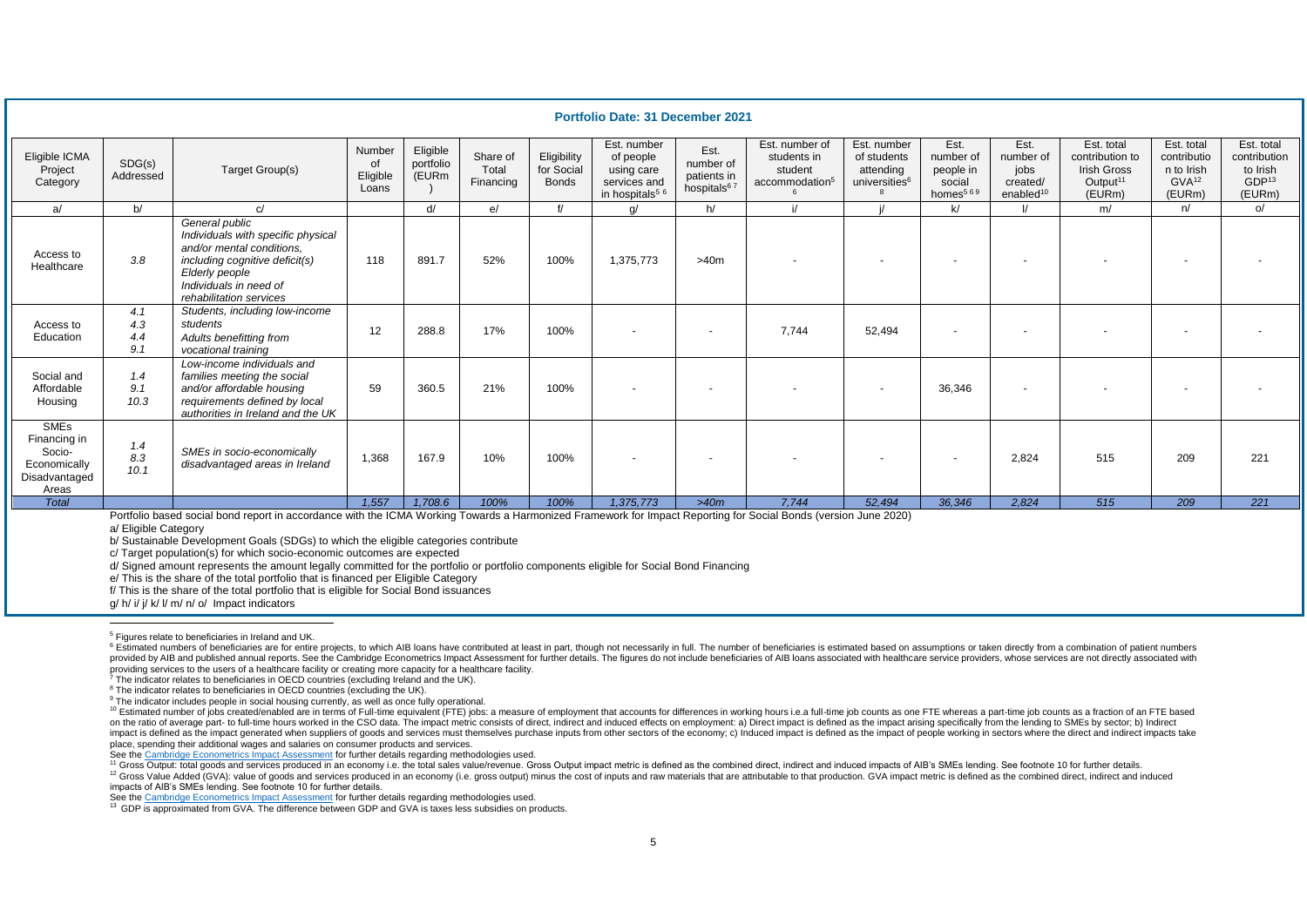### Disclaimer

*THIS DOCUMENT IS INTENDED TO PROVIDE NON-EXHAUSTIVE, GENERAL INFORMATION. THIS DOCUMENT MAY CONTAIN OR INCORPORATE BY REFERENCE PUBLIC INFORMATION NOT SEPARATELY REVIEWED, APPROVED OR ENDORSED BY AIB AND ACCORDINGLY, NO REPRESENTATION, WARRANTY OR UNDERTAKING, EXPRESS OR IMPLIED, IS MADE AND NO RESPONSIBILITY OR LIABILITY IS ACCEPTED BY AIB AS TO THE FAIRNESS, ACCURACY, REASONABLENESS OR COMPLETENESS OF SUCH INFORMATION.*

*THIS DOCUMENT MAY CONTAIN STATEMENTS ABOUT FUTURE EVENTS AND EXPECTATIONS THAT ARE FORWARD LOOKING STATEMENTS. ANY SUCH STATEMENTS SPEAK ONLY AS AT THE DATE OF THIS FRAMEWORK. NONE OF THE FUTURE PROJECTIONS, EXPECTATIONS, ESTIMATES OR PROSPECTS IN THIS DOCUMENT SHOULD BE TAKEN AS FORECASTS OR PROMISES NOR SHOULD THEY BE TAKEN AS IMPLYING ANY INDICATION, ASSURANCE OR GUARANTEE THAT THE ASSUMPTIONS ON WHICH SUCH FUTURE PROJECTIONS, EXPECTATIONS, ESTIMATES OR PROSPECTS HAVE BEEN PREPARED ARE CORRECT OR EXHAUSTIVE OR, IN THE CASE OF THE ASSUMPTIONS, FULLY STATED IN THE DOCUMENT. AIB HAS NO OBLIGATION AND UNDERTAKES NO OBLIGATION TO UPDATE, MODIFY OR AMEND THIS DOCUMENT, THE STATEMENTS CONTAINED HEREIN TO REFLECT ACTUAL CHANGES IN ASSUMPTIONS OR CHANGES IN FACTORS AFFECTING THESE STATEMENTS OR TO OTHERWISE NOTIFY ANY ADDRESSEE IF ANY INFORMATION, OPINION, PROJECTION, FORECAST OR ESTIMATE SET FORTH HEREIN CHANGES OR SUBSEQUENTLY BECOMES INACCURATE.*

*THIS DOCUMENT IS NOT INTENDED TO BE AND SHOULD NOT BE CONSTRUED AS PROVIDING LEGAL OR FINANCIAL ADVICE. IT DOES NOT CONSTITUTE AN OFFER OR INVITATION TO SELL OR ANY SOLICITATION OF ANY OFFER TO SUBSCRIBE FOR OR PURCHASE OR A RECOMMENDATION REGARDING ANY SECURITIES. NOTHING CONTAINED HEREIN SHALL FORM THE BASIS OF ANY CONTRACT OR COMMITMENT WHATSOEVER AND IT HAS NOT BEEN APPROVED BY ANY SECURITY REGULATORY AUTHORITY.*

*THE DISTRIBUTION OF THIS DOCUMENT AND OF THE INFORMATION IT CONTAINS MAY BE SUBJECT TO LEGAL RESTRICTIONS IN SOME COUNTRIES. PERSONS WHO MIGHT COME INTO POSSESSION OF IT MUST INQUIRE AS TO THE EXISTENCE OF SUCH RESTRICTIONS AND COMPLY WITH THEM.*

*THE INFORMATION IN THIS DOCUMENT HAS NOT BEEN INDEPENDENTLY VERIFIED.*

*THE ADDRESSEE IS SOLELY LIABLE FOR ANY USE OF THE INFORMATION CONTAINED HEREIN AND AIB SHALL NOT BE HELD RESPONSIBLE FOR ANY DAMAGES, DIRECT, INDIRECT OR OTHERWISE, ARISING FROM THE USE OF THIS DOCUMENT BY THE ADDRESSEE.*

*THIS FRAMEWORK REPRESENTS CURRENT AIB POLICY AND INTENT, IS SUBJECT TO CHANGE AND IS NOT INTENDED NOR CAN BE RELIED ON, TO CREATE LEGAL RELATIONS, RIGHTS OR OBLIGATIONS.* 

*ANY DECISION TO PURCHASE ANY AIB SOCIAL BONDS SHOULD BE MADE SOLELY ON THE BASIS OF THE INFORMATION TO BE CONTAINED IN ANY OFFERING DOCUMENT OR PROSPECTUS PRODUCED IN CONNECTION WITH THE OFFERING OF SUCH BONDS.*

*PROSPECTIVE INVESTORS ARE REQUIRED TO MAKE THEIR OWN INDEPENDENT INVESTMENT DECISIONS.*

*NO REPRESENTATION IS MADE AS TO THE SUITABILITY OF ANY AIB SOCIAL BONDS TO FULFIL SOCIAL CRITERIA REQUIRED BY*  PROSPECTIVE INVESTORS. EACH POTENTIAL PURCHASER OF AIB SOCIAL BONDS SHOULD DETERMINE FOR ITSELF THE *RELEVANCE OF THE INFORMATION CONTAINED OR REFERRED TO IN THIS FRAMEWORK OR THE RELEVANT BOND DOCUMENTATION FOR SUCH AIB SOCIAL BONDS REGARDING THE USE OF PROCEEDS AND ITS PURCHASE OF AIB SOCIAL BONDS SHOULD BE BASED UPON SUCH INVESTIGATION AS IT DEEMS NECESSARY.*

*AIB HAS SET OUT ITS INTENDED POLICY AND ACTIONS IN THIS FRAMEWORK IN RESPECT OF USE OF PROCEEDS, PROJECT EVALUATION AND SELECTION, MANAGEMENT OF PROCEEDS AND INVESTOR REPORTING, IN CONNECTION WITH AIB SOCIAL*  BONDS. HOWEVER, IT WILL NOT (I) GIVE RISE TO ANY CLAIM OF AN INVESTOR AGAINST AIB OR (II) CONSTITUTE AN EVENT OF *DEFAULT UNDER THE SOCIAL BONDS OR (III) LEAD TO AN OBLIGATION OF AIB TO REDEEM SUCH SOCIAL BONDS OR BE A RELEVANT FACTOR FOR AIB IN DETERMINING WHETHER OR NOT TO EXERCISE ANY OPTIONAL REDEMPTION RIGHTS IN RESPECT OF ANY SOCIAL BONDS; OR (IV) WHERE APPLICABLE, AFFECT THE QUALIFICATION OF SUCH SOCIAL BONDS FOR REGULATORY PURPOSES, IF AIB FAILS TO ADHERE TO THIS FRAMEWORK, WHETHER BY FAILING TO FUND OR COMPLETE ELIGIBLE SOCIAL PROJECTS OR OTHERWISE.*

*IN ADDITION, IT SHOULD BE NOTED THAT ALL OF THE EXPECTED BENEFITS OF THE PROJECTS AS DESCRIBED IN THIS FRAMEWORK MAY NOT BE ACHIEVED. FACTORS INCLUDING (BUT NOT LIMITED TO) MARKET, POLITICAL, SOCIAL AND*